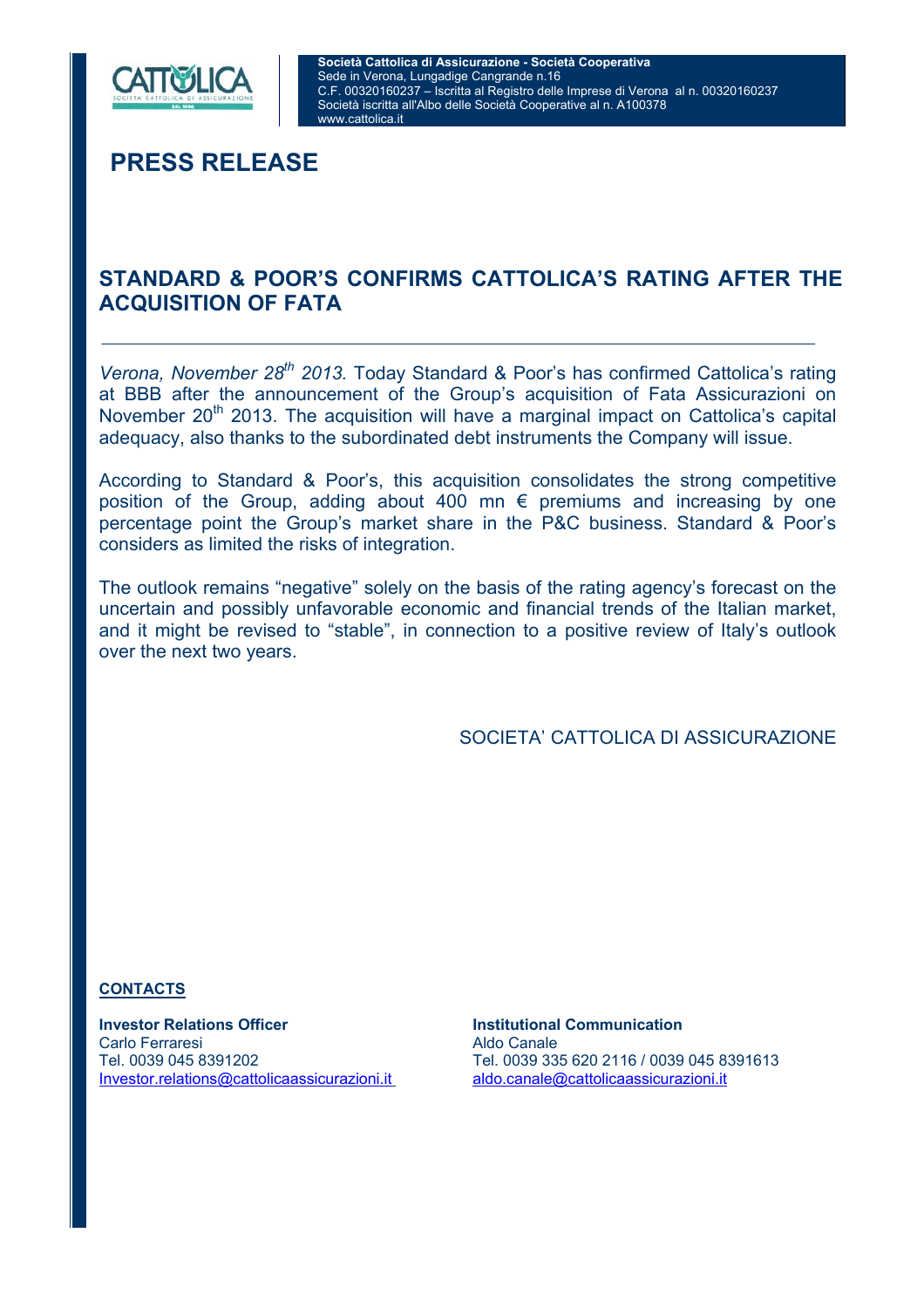

# **RatingsDirect®**

**Research Update:** Societa Cattolica di Assicurazione 'BBB' Ratings Affirmed On Acquisition Of Fata Assicurazioni; Outlook **Negative** 

### **Table Of Contents**

Overview

**Rating Action** 

Rationale

Outlook

Rating Score Snapshot

Related Criteria And Research

**Ratings List** 

ÿ,

WWW.STANDARDANDPOORS.COM/RATINGSDIRECT

**NOVEMBER 28, 2013 1** 1222269 | 300013856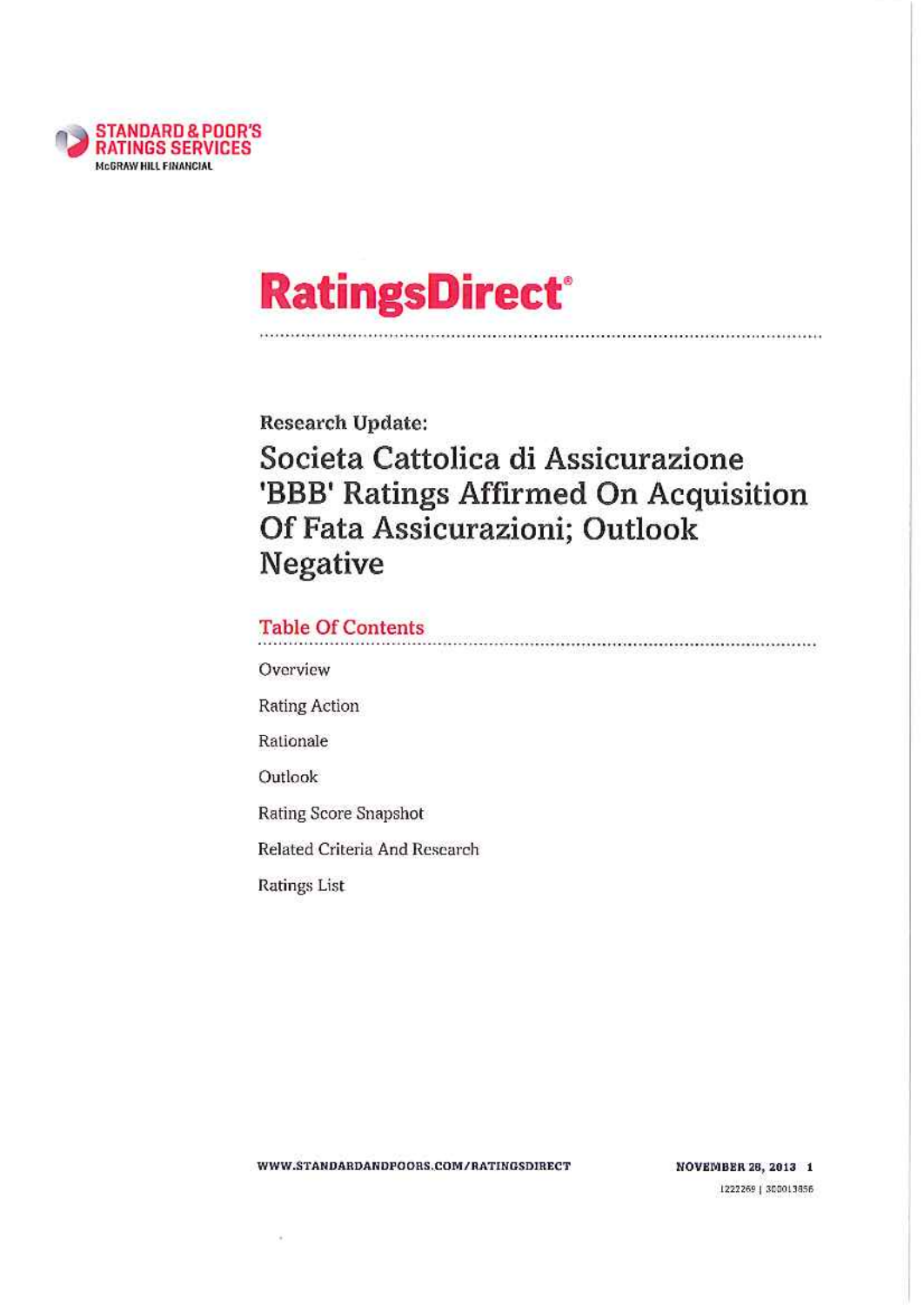#### **Research Update:**

# Societa Cattolica di Assicurazione 'BBB' Ratings Affirmed On Acquisition Of Fata Assicurazioni; **Outlook Negative**

#### Overview

- · On Nov. 20, 2013, Italy-based Societa Cattolica di Assicurazione (Cattolica) announced the acquisition of Fata Assicurazioni from Assicurazioni Generali SpA for €179 million.
- . The acquisition is a good business and geographic fit, in our view, as it reinforces Cattolica's presence in motor insurance and in northern Italy.
- . We expect the acquisition to have a slightly negative impact on Cattolica's capital adequacy, to be partially alleviated through an upcoming subordinated debt issue.
- . We are consequently affirming our 'BBB' ratings on Cattolica.
- . The negative outlook reflects that on Italy, as well as our views of the risks of further weakening of Cattolica's capital adequacy and risk position.

#### **Rating Action**

On Nov. 28, 2013, Standard & Poor's Ratings Services affirmed its 'BBB' insurer financial strength and counterparty credit ratings on Italy-based composite insurer Societa Cattolica di Assicurazione (Cattolica). The outlook is negative.

At the same time, we assigned a 'BB+' issue rating to Cattolica's planned subordinated, unsecured debt issue.

#### **Rationale**

The affirmation reflects our view that the announcement of the acquisition of Fata Assicurazioni from Assicurazioni Generali SpA for €179 million does not. change our view of Cattolica's satisfactory business risk profile and lower adequate financial risk profile.

Cattolica's business risk profile remains satisfactory, in our view. The acquisition consolidates Cattolica's strong competitive position by adding about £400 million in gross premium written and about one point of market share in property and casualty insurance. Fata will strengthen Cattolica's motor insurance business, its specialty product line, and its market share in semiurban regions of northern Italy, where Cattolica mainly operates. We believe integration risks are limited and we expect Fata's operating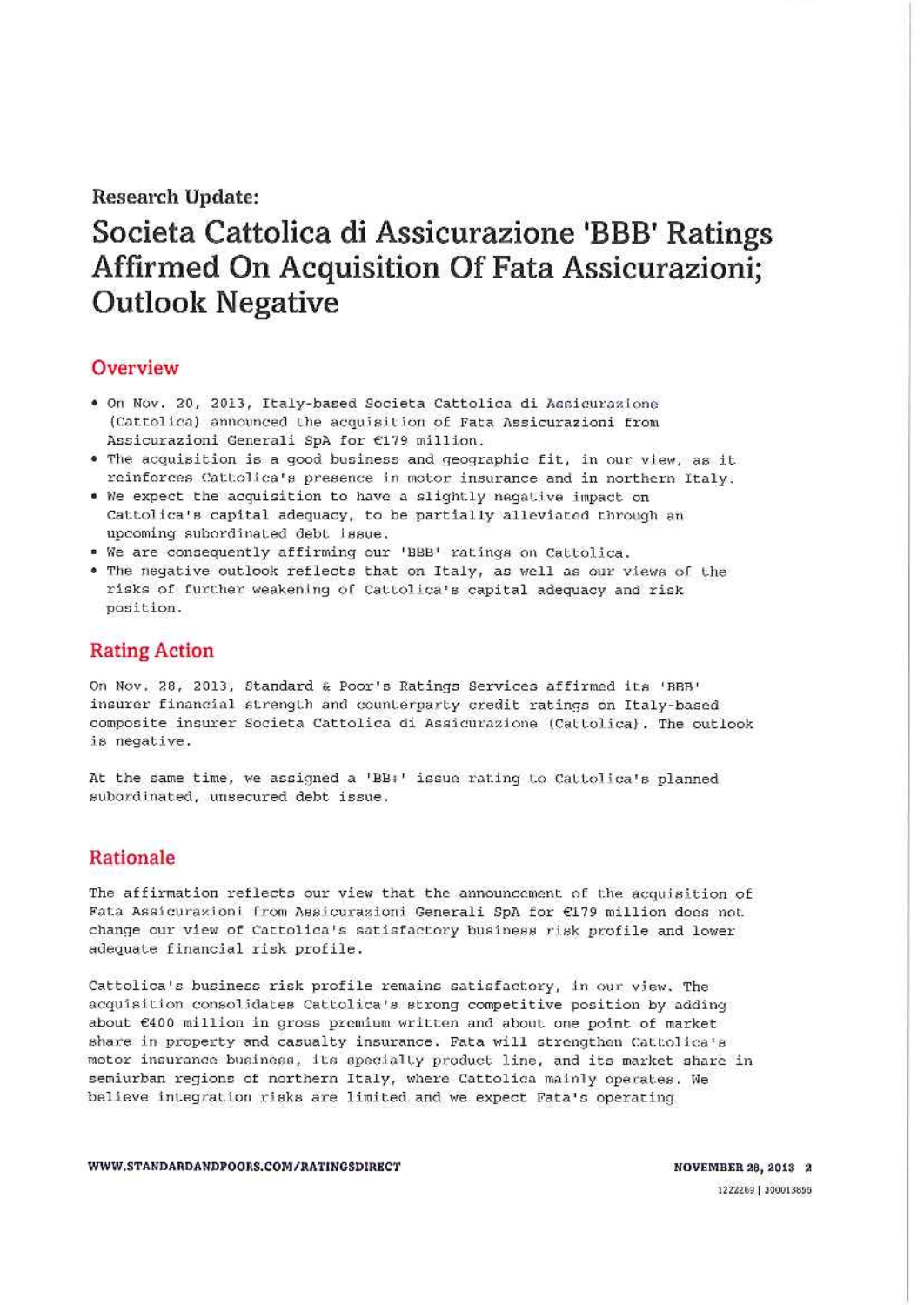Research Update: Societa Cattolica di Assicurazione 'BBB' Ratings Affirmed On Acquisition Of Fata Assicurazioni; Outlook Negative

performance to be in line with that of Cattolica.

Cattolica's financial risk profile will remain in line with our current lower adequate assessment. The acquisition has a negative impact on Cattolica's capital adequacy, however, generating an expected €60 million in goodwill and increasing risk-based capital charges by an estimated 7%. Cattolica's announcement of an upcoming issue of €50 million-€100 million in subordinated debt will allow capital adequacy to remain within our lower adequate range. We do not consider Cattolica's and Fata's combined earnings generation capacity to be sufficient to restore capitalization to adequate levels over that time frame, Under our base-case scenario, we expect the group, including Fata, to report net income before minority shareholdings of between €80 million and €90 million in the next three years. We have also taken into account a dividend payout ratio of 60%.

Based on the draft prospectus received, we have classified the subordinated notes as having intermediate equity content under our hybrid capital criteria and assigned a 'BB+' rating to the issue. We include securities of this nature, up to a maximum of 25%, in our calculation of total adjusted capital, which forms the basis of our consolidated risk-based capital analysis of insurance companies. Such inclusion is subject to the bonds being considered eligible for regulatory solvency treatment and the aggregate amount of included hybrid capital not exceeding the total amount eligible for regulatory solvency treatment. The confirmation of the equity content and rating are also subject to the notes' final terms and conditions. We expect no changes compared with the draft prospectus.

Cattolica's financial flexibility remains adequate, in our view. Including the upcoming debt issuance, the leverage ratio should remain at about 10% and the fixed-charge coverage ratio at more than 10x. In 2011, shareholders renewed the board of directors' mandate, initially granted in 2006, to increase the share capital through a rights issue of a maximum €500 million.

We consider that Cattolica's exposure to Italian sovereign risk is high. Ttalian government bonds alone made up two-thirds of the group's invested assets on Sept. 30, 2013. Consequently, we are unlikely to rate Cattolica higher than the long-term foreign currency sovereign credit rating on Italy.

#### Outlook

The negative outlook on Cattolica primarily reflects that on Italy, given the high concentration of Cattolica's investments in Italian government bonds. In application of our criteria, any downgrade of Italy would trigger a similar downgrade of Cattolica.

The negative outlook also incorporates potential deterioration of Cattolica's capital adequacy as a result of further unfavorable economic and financial trends in Italy.

We could lower the ratings on Cattolica if further potential deterioration in

WWW.STANDARDANDPOORS.COM/RATINGSDIRECT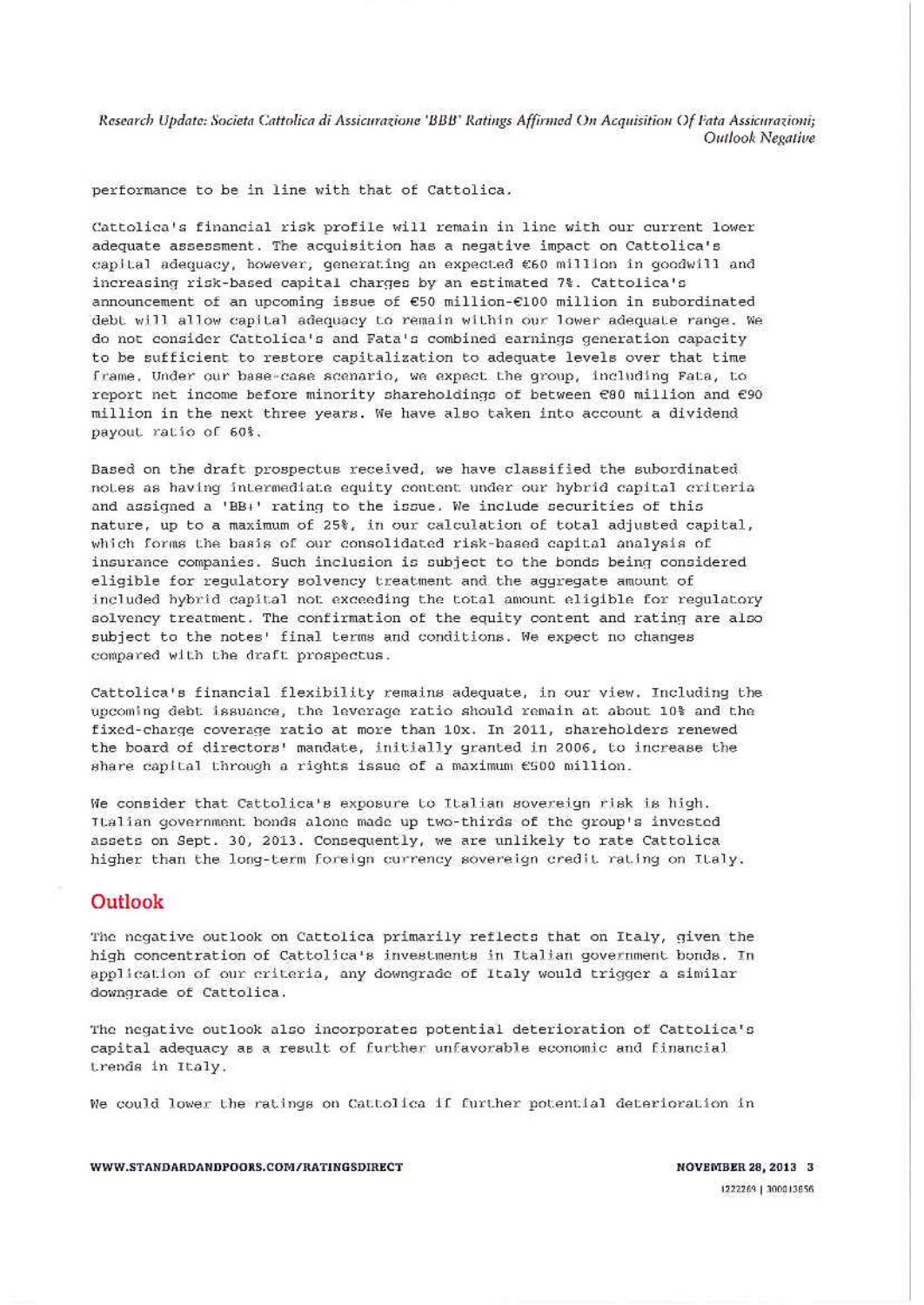Research Update: Societa Cattolica di Assicurazione 'BBB' Ratings Affirmed On Acquisition Of Fata Assicurazioni; Outlook Negative

Italian financial markets was such that we believed it would materially impair our view of the company's capital adequacy or risk position.

NO ACCORDO ANCHE CONTRA DEL CONTRA

We could consider revising the outlook to stable, at any time over the next two years, if the outlook on Italy were revised to stable.

#### **Rating Score Snapshot**

| Financial Strength Rating  | BBB/Negative/--   |
|----------------------------|-------------------|
| Anchor                     | bbb               |
| Business Risk Profile      | Satisfactory      |
| IICRA*                     | Moderate Risk     |
| Competitive Position       | Strong            |
| Financial Risk Profile     | Lower Adequate    |
| Capital and Earnings       | Lower Adequate    |
| Risk Position              | Intermediate Risk |
| Financial Flexibility      | Adequate          |
| Modifiers                  | 0                 |
| ERM and Management         | Ö                 |
| Enterprise Risk Management | Adequate          |
| Management and Governance  | Satisfactory      |
| Holistic Analysis          | 0                 |
| Liquidity                  | Strong            |
| Support                    | 0                 |
| Group Support              | $\overline{0}$    |
| Government Support         | Û                 |

\*IICRA--Insurance Industry And Country Risk Assessment.

#### **Related Criteria And Research**

- . Group Rating Methodology, Nov. 19, 2013
- . Enterprise Risk Management, May 7, 2013
- . Insurers: Rating Methodology, May 7, 2013
- . Management And Governance Credit Factors For Corporate Entities And Insurers, Nov. 13, 2012
- . Refined Methodology And Assumptions For Analyzing Insurer Capital Adequacy Using The Risk-Based Insurance Capital Model, June 7, 2010
- . Use Of CreditWatch And Outlooks, Sept. 14, 2009
- . Hybrid Capital Handbook: September 2008 Edition, Sept. 15, 2008

WWW.STANDARDANDPOORS.COM/RATINGSDIRECT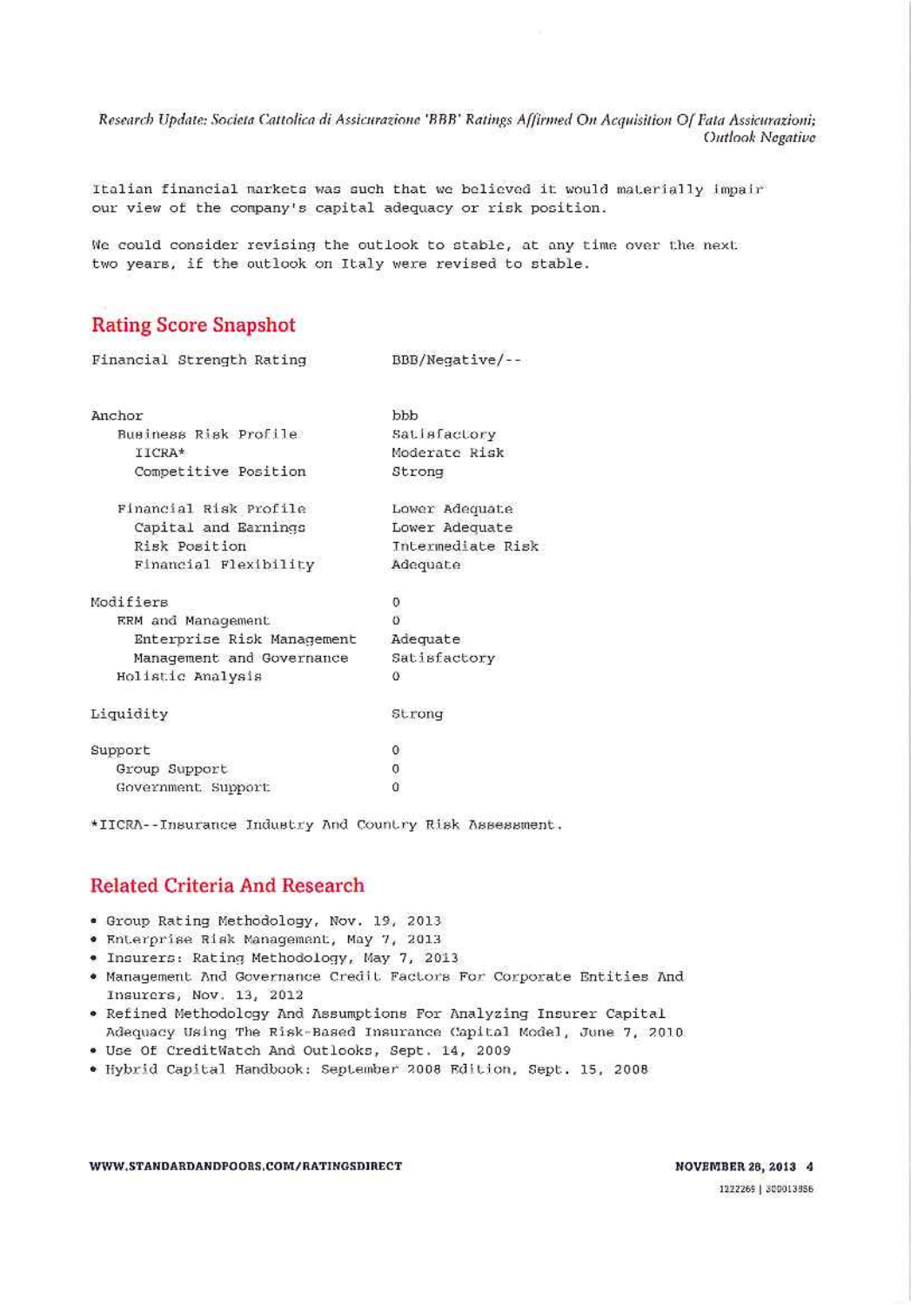Research Update: Societa Cattolica di Assicurazione 'BBB' Ratings Affirmed On Acquisition Of Fata Assicurazioni; Outlook Negative

#### **Ratings List**

Ratings Affirmed

Societa Cattolica di Assicurazione Counterparty Credit Rating Local Currency Financial Strength Rating Local Currency

BBB/Negative/--BBB/Negative/--

New Rating

Societa Cattolica di Assicurazione Subordinated

 $BB+$ 

#### **Additional Contact:**

Insurance Ratings Europe; InsuranceInteractive\_Europe@standardandpoors.com

Complete ratings information is available to subscribers of RatingsDirect at www.globalcreditportal.com and at spcapitaliq.com. All ratings affected by this rating action can be found on Standard & Poor's public Web site at www.standardandpoors.com. Use the Ratings search box located in the left column, Alternatively, call one of the following Standard & Poor's numbers: Client Support Europe (44) 20-7176-7176; London Press Office (44) 20-7176-3605; Paris (33) 1-4420-6708; Frankfurt (49) 69-33-999-225; Stockholm (46) 8-440-5914; or Moscow 7 (495) 783-4009.